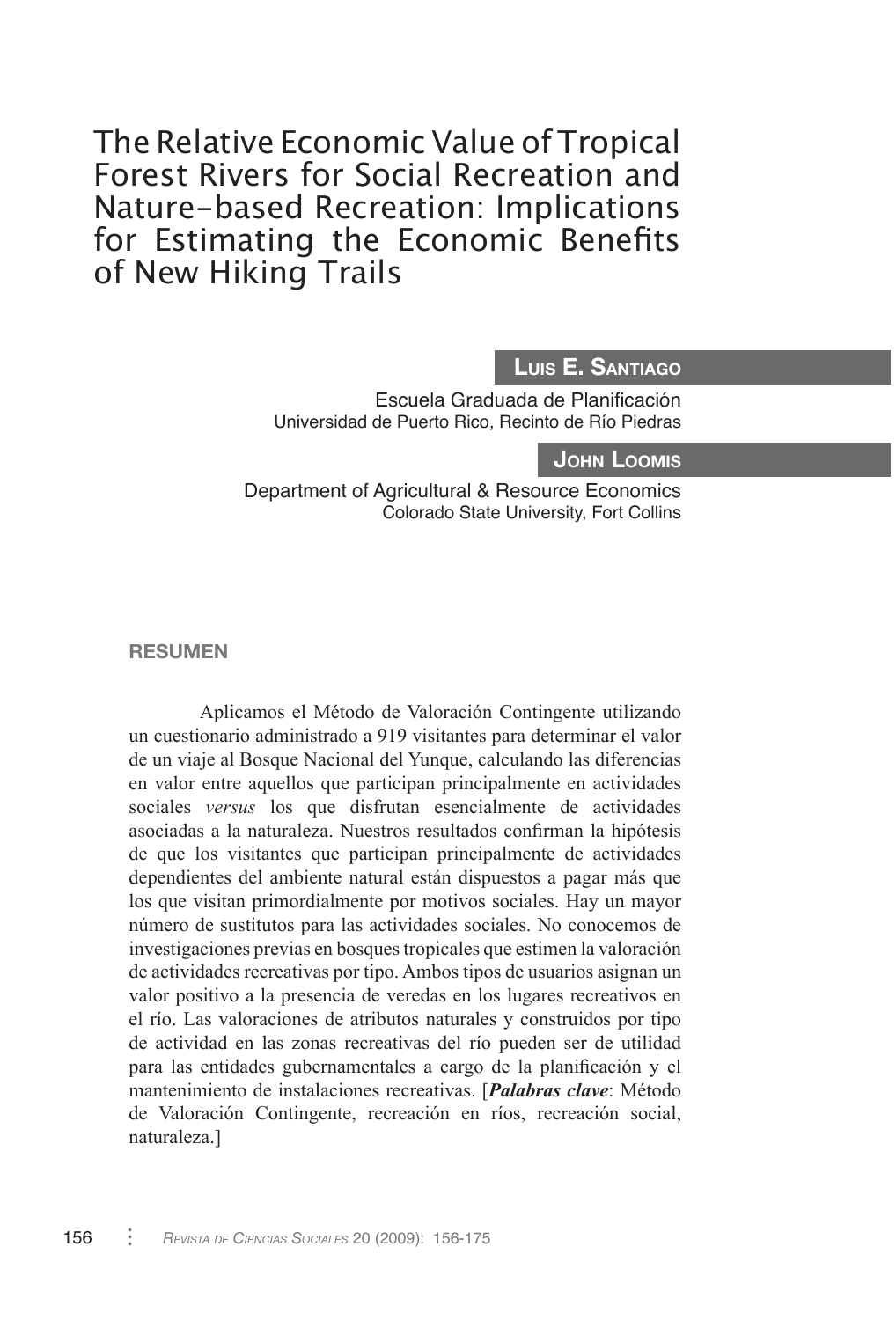#### **ABSTRACT**

We apply the Contingent Valuation method (CVM) using a survey of 919 visitors to determine the value of a trip to free-flowing rivers on the El Yunque National Forest, and differences in that value for those primarily participating in nature-based recreation activities versus those participating primarily in social-based recreation activities. We were able to confirm the hypothesis that visitors who come to the forest to engage in nature-related activities dependent on particular forest attributes, are willing to pay more than those who engage mainly in social activities. There are several substitute locations where social recreation activities can take place; nature-related recreation activities have more limited substitutes. We are not aware of any previous research conducted at tropical rain forests that estimates valuation of how river recreation values vary with whether recreation activities chosen are nature-based or social-based. All users, whether they engage in naturerelated or social activities, place a positive value on the presence of foot trails at the river recreation sites. Site and built attribute valuations by type of recreation activity may assist government officials in planning for built features at recreation sites, as well as maintaining existing facilities. [*Keywords*: Contingent Valuation Method, river recreation, nature-based recreation, social-based recreation.]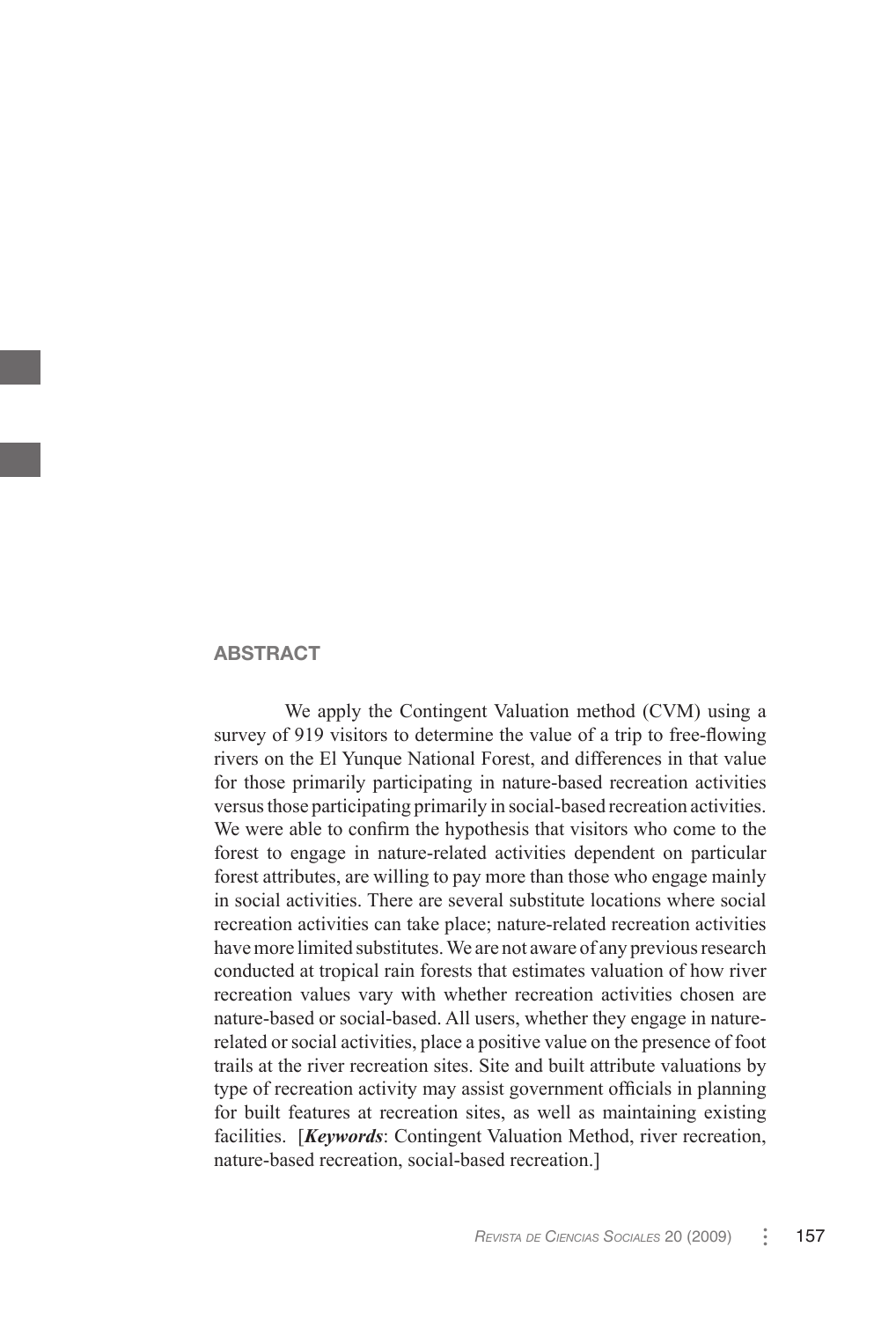## **Introduction**

The El Yunque National Forest (EYNF) in Puerto Rico, formerly known as The Caribbean National Forest, is the only tropical rainforest within the USDA Forest Service National Forest System. The Espíritu Santo, Fajardo and Mameyes watersheds originate in the EYNF, and support a wide variety of recreational activities during the summer. The popularity of these three rivers is evident by the nearly 600,000 visitors every year who come to the EYNF. There is no entrance fee to these rivers.

\_\_\_\_\_\_\_\_\_\_\_\_\_\_\_\_\_\_\_

Economists and sociologists (Barbier 2007; Bishop and Heberlein 1979; Champ et al. 2003; Gamborg and Rune 2004; Mitchell and Carson 1989) have developed non market valuation methods to appraise the economic value of recreation services on public lands that lack market prices. The Contingent Valuation Method (CVM) involves directly asking visitors the amount they would pay to maintain current recreation sites, and how much more they would pay for improvements to the site. Because these sites have no entrance fees, visitors do not reveal their willingness to pay (WTP) through market prices or entrance fees. One option is to use CVM to construct a hypothetical or simulated market so as to obtain what real visitors would pay. Another method would be to apply the Travel Cost Method, but this method may not reveal maximum willingness to pay due to the limited size of the island of Puerto Rico.

We apply CVM using a survey of visitors, including both residents and tourists, to determine the value of a trip to free-flowing rivers on the EYNF. CVM will be applied to provide an overall value of current recreation, and differences in that value for those primarily participating in nature-based recreation activities versus those participating primarily in social-based recreation activities (e.g., visiting with family and friends). If these values per trip are different we will then investigate the relative value of adding trails to social oriented visitors versus nature oriented visitors. It may be that the incremental value to social-oriented visitors from adding trails is so small that it may not be cost effective.

In our CVM hypothetical "market" we have used an increase in trip cost as a proxy for price. This increase in trip cost varies across the visitors in the sample. Using a logistic regression model a WTP function will be estimated to calculate the economic benefits of a trip to the two types of visitors and the incremental value of a trail to each. Socioeconomic variables are included in the logistic regression to control for their effects on WTP.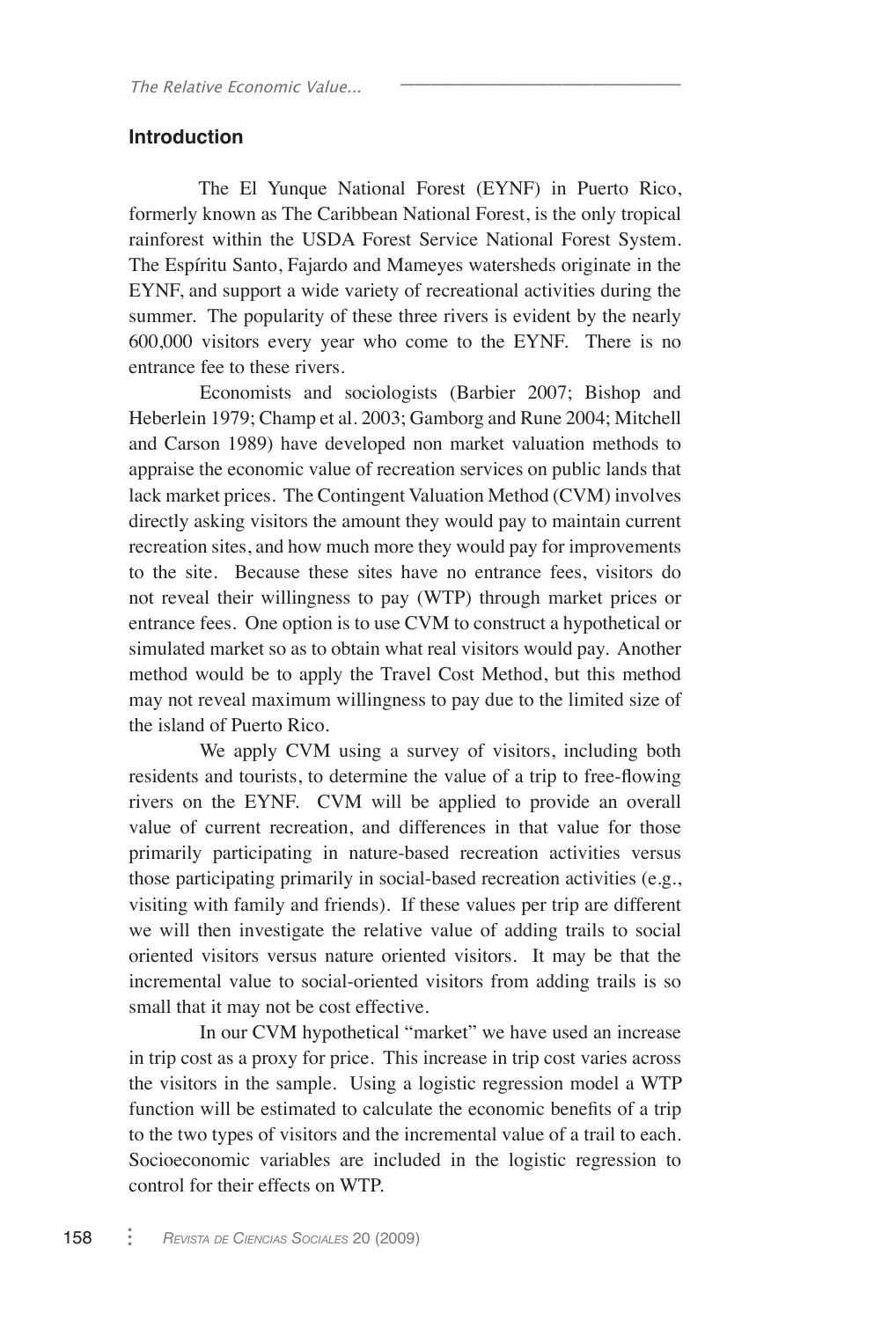The contribution of this research is that it estimates different WTP values for visitors based on their preferred activities. We do this by classifying visitors according to two groups: those who come to the river recreation sites to engage in mainly nature-related activities and those who visit for primarily social activities. Our initial hypothesis is that visitors who come to the forest to engage in nature related activities, dependent on particular forest attributes, are willing to pay more than those who engage mainly in social activities. There are several substitute locations where social recreation activities can take place, while naturerelated recreation activities have more limited substitutes. We are not aware of any previous research conducted at tropical rain forests that estimates valuation of how river recreation values vary with whether recreation activities chosen are nature-based or social-based.

We expect social activity patterns in Puerto Rico to be consistent with the literature on Latino preferences for recreation elsewhere. In particular, Latinos tend to recreate in large family groups rather than individually (Dwyer and Barro 2001) and significantly choose group activities and picnicking as compared to Anglos (Baas et al. 1993). Their decision making also is group oriented rather than individualistic (Lopez et al. 2005; Floyd 1999).

# **Theoretical Foundation of Dichotomous-Choice Contingent Valuation**

The theoretical foundation of the dichotomous choice CVM follows Hanemann's approach (1984). We assume that a visitor's utility is a function of a recreation experience at the river recreation sites (represented by R) and the consumption of all other goods (represented by income I). The utility function may be represented as:

$$
U = f(R, I) \tag{1}
$$

Utility from visiting a recreation site may depend on an individual's income, and personal preferences known only to that individual, so a portion of the utility function is not observable to the researcher. Therefore, some components of each individual's utility function are treated as stochastic, resulting in an indirect utility function and a random term, as follows:

$$
U = f(R, I) = v(R, I) + e
$$
 (2)

where e represents an error term.

Under the dichotomous-choice approach, survey respondents were asked whether or not they would still take their most recent trip to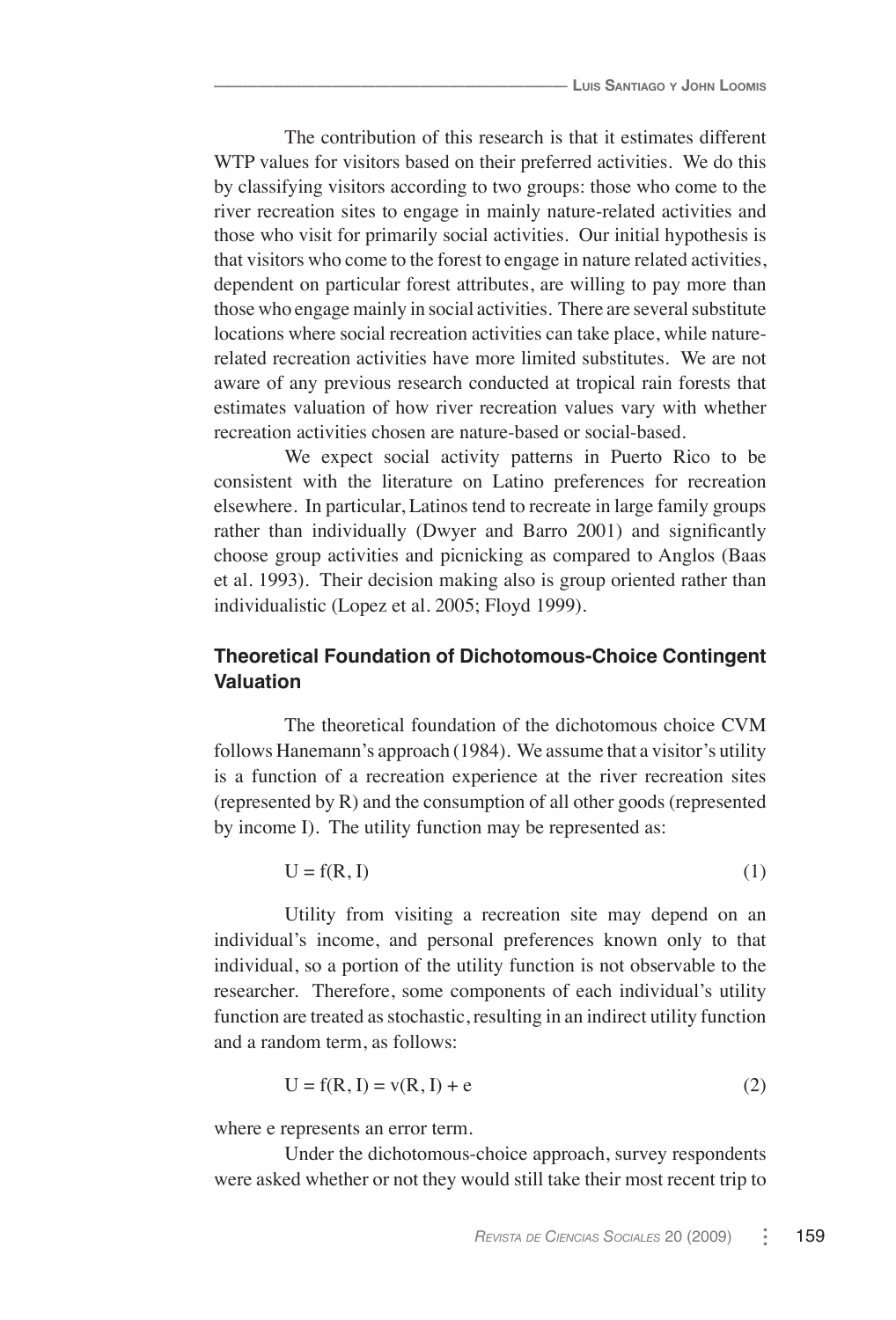the river recreation site if travel costs were \$X higher. The respondent answered "YES" if utility from the recreation experience with the associated loss of \$X in income would be greater than or equal to the individual's original utility level without taking the trip. The "YES" respondent would hypothetically take the trip  $(R = 1)$  at the higher travel cost, and the "NO" respondent would choose not to take the trip  $(R = 0)$ . Therefore, the probability of a "YES" response is represented as follows:

$$
P(YES \setminus \$X) = P[f(R = 1, I - \$X) \ge f(R = 0, I)]
$$
\n(3)

\_\_\_\_\_\_\_\_\_\_\_\_\_\_\_\_\_\_\_

Because the individual's utility function is not observable to the researcher, we can assume that the utility function has a stochastic term, which results in the following transformation of the probability function:

$$
P(YES|X) = P[v(R=1, I-X) + e_1, \gt = v(R=0, I) + e_2]
$$
 (4)

where  $e_1$ , and  $e_2$  are error terms with means of zero. If the distribution of the difference in the error terms is assumed to follow a logistic distribution, then a logit model can be estimated (Hanemann 1984; Hanemann 1989; Loomis 1987).

#### **Econometric Specification of the Model**

Primary data was collected in the visitor survey at the river recreation sites to estimate the effects of natural site attributes on the economic benefits of recreation considering recreationists' activities. In the survey, visitors responded to a single dichotomous-choice question regarding a dollar increase in travel cost (WTP) or what is called a bid amount (i.e., how much more the visitor would bid for a visit to the site) that varies across visitors in the sample.

The probability that a respondent would pay a given amount was statistically estimated using a logit model, assuming the utility difference is logistically distributed (Hanemann, 1984). The following empirical model was estimated to measure the relationship between the independent variables and the probability that a visitor would pay the added trip cost. For estimation purposes, the log of the odds ratio is used:

[log((YES)/(l-YES))] = β<sup>0</sup> - β<sup>1</sup> (\$X) + β<sup>2</sup> (\$X\*WF) + β<sup>3</sup> (FT) + β<sup>4</sup> (GEN) + β<sup>5</sup> (EDU) (5)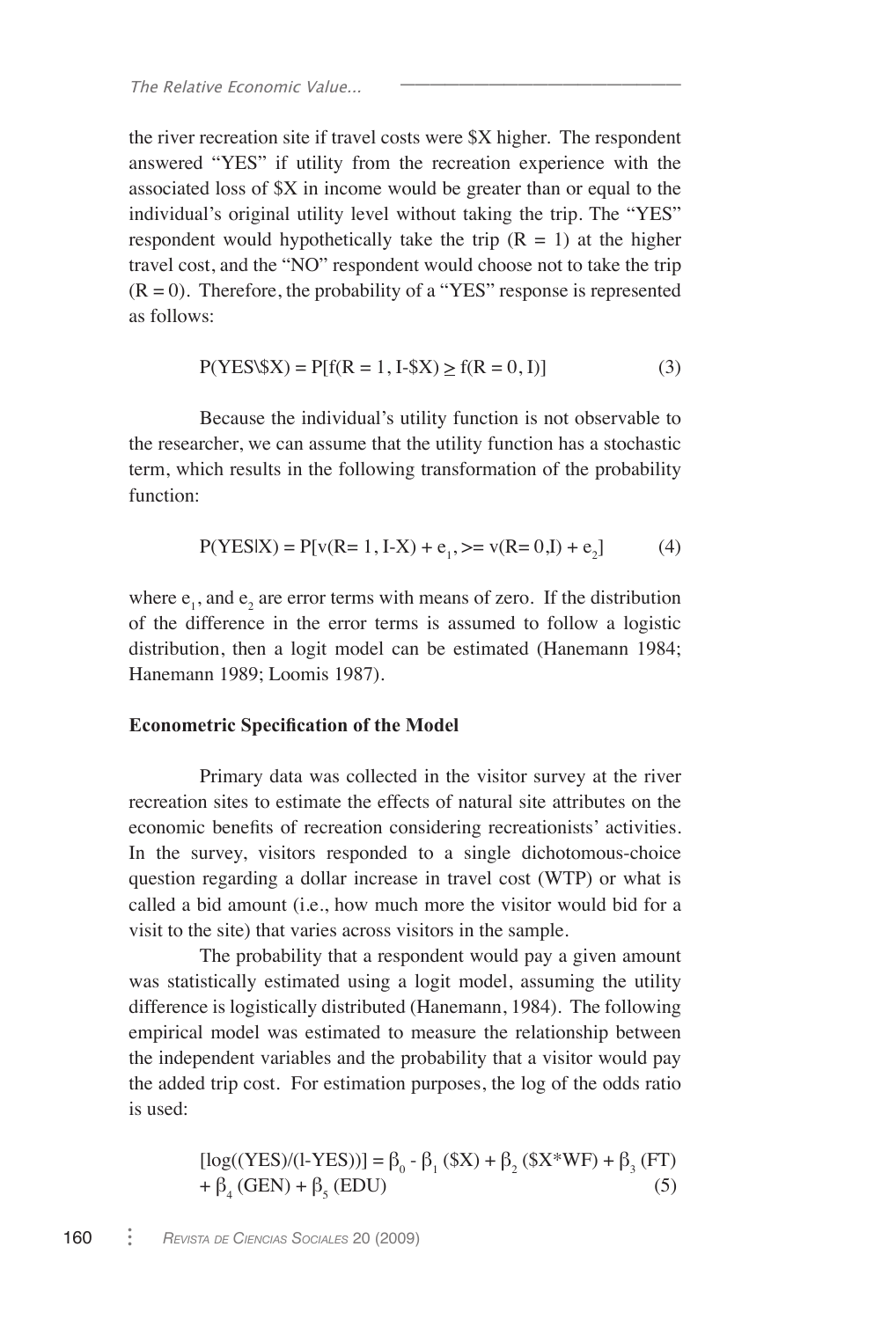where:

 $\beta_0$  = the intercept,

 $\overline{\phantom{a}}$  , where  $\overline{\phantom{a}}$ 

 $\beta_1$  = the coefficient on the bid variable,

 $X =$  the bid amount that varies across the respondents,

 $\beta_2$  = the coefficient on the cross term between the bid amount and the presence of waterfalls (WF) dummy variable  $(SX*WF)$ ,

 $\beta_3$  = the coefficient on the formal foot trails dummy variable  $(FT)$ .

 $\beta_4$  = the coefficient on the gender variable (GEN), and

 $\beta_5$  = the coefficient on the level of education variable (EDU).

The difference in value between a site with a waterfall and one without is obtained via an interaction term composed of the bid amount multiplied by a dummy variable indicating where there is a waterfall present (1) or not (0). Thus, for a site without a waterfall the interaction term becomes zero. A foot trail intercept shifter variable is included to estimate the added value that foot trails at a site provide to visitors.

To calculate mean WTP for recreation sites without waterfalls we use the logit coefficients following a formula from Hanemann (1989):

$$
WTP = (\ln(1 + \exp(\beta_0 + \beta_3 X3 + \beta_4 X4 + \beta_5 X5)) / |\beta_1|
$$
 (6)

We estimate separate logistic regressions for nature-based visitors and social-based visitors. Using the respective logit coefficients we then calculate separate WTP estimates for each type of visitor.

#### **Hypothesis Investigated**

Our hypothesis can be summarized as follows: the WTP of visitors engaged in mainly nature-related activities at the river recreation sites is greater than WTP of visitors conducting mainly social activities.

$$
H_o: WTP_{\text{SOCIAL}} = WTP_{\text{NATURAL}}
$$
  
\n
$$
H_A: WTP_{\text{SOCIAL}} < WTP_{\text{NATURAL}}
$$
\n(7)

We expect the alternative hypothesis to be supported because there are many more substitute sites for social-based activities. Thus we would expect visitors primarily engaged in social activities would not want to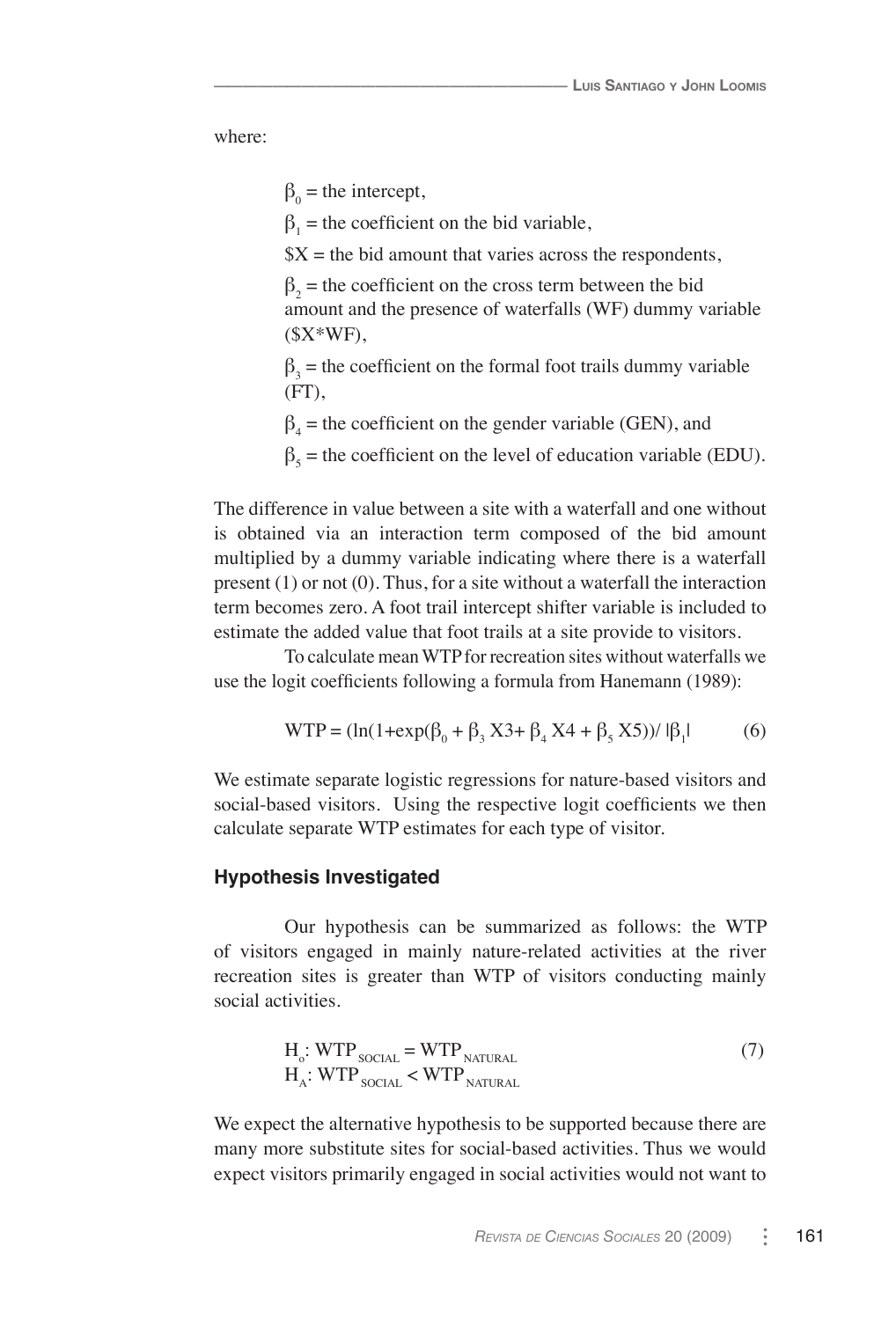pay as much of a premium (i.e., additional WTP) to continue to visit the river sites in the forest, because they would go to any number of sites such as beaches or parks to picnic with family and friends.

\_\_\_\_\_\_\_\_\_\_\_\_\_\_\_\_\_\_\_

# **Study Sites**

The following research was conducted at river-road intersections in the Mameyes, Espíritu Santo and Fajardo watersheds, located in Puerto Rico's northeastern region (see Figure 1). Eight of the interview sites were located within EYNF boundaries, while the remaining sites were located close to urban areas outside of the forest.

# **Figure 1 The Espíritu Santo, Mameyes and Fajardo River Watersheds**

**Río Espiritu Santo, Río Mameyes, and Río Fajardo Sample Sites Puerto Rico**

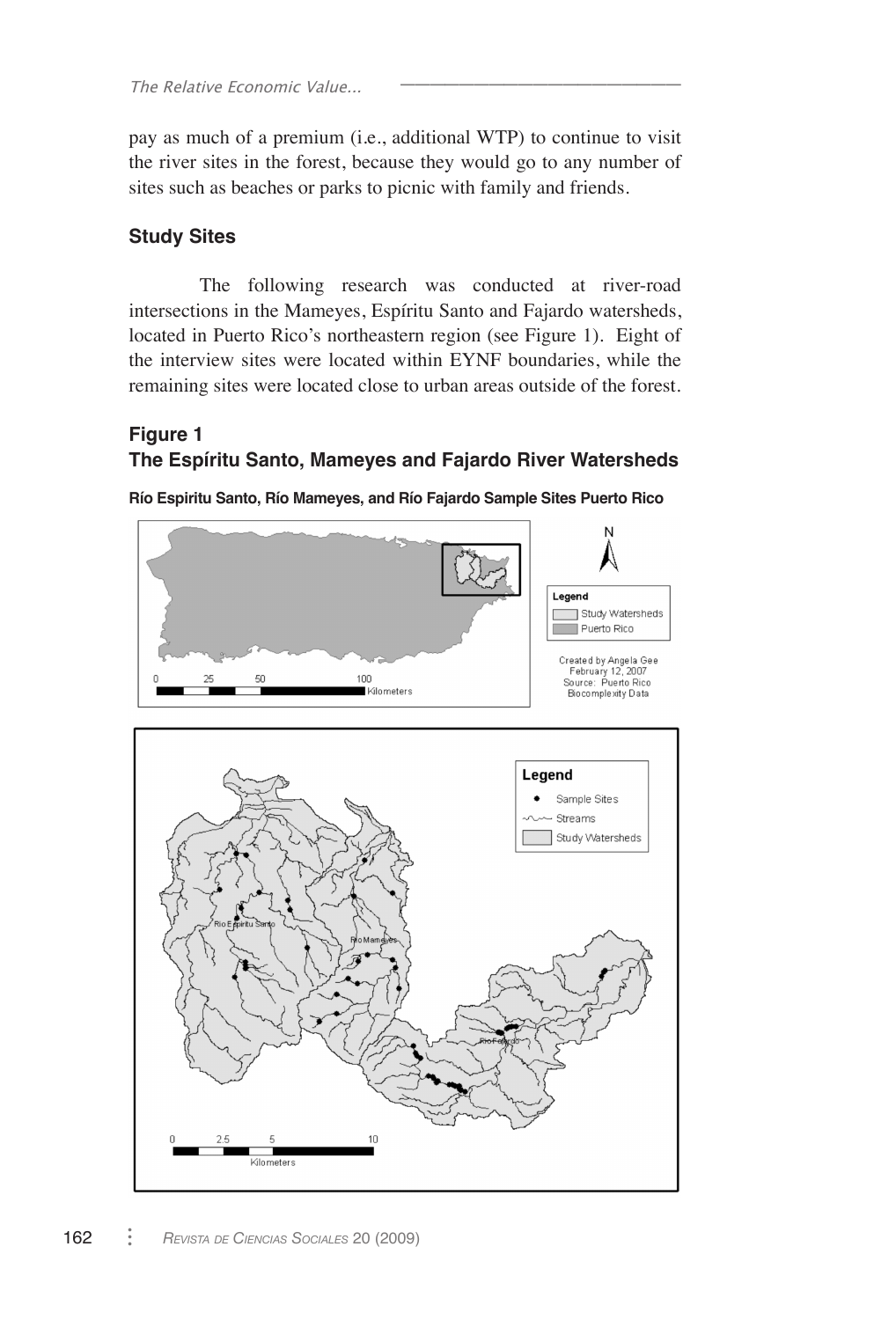in Table 1. All three reach similar elevations (between 728 m and 800 m), originating in the EYNF, and their length varies from 15.5 km to 24.0 km. Watershed areas vary from 33.6 sq km to 51.3 sq km.

 $\overline{\phantom{a}}$  , where  $\overline{\phantom{a}}$ 

| Table 1 |                            |                                                         |  |  |
|---------|----------------------------|---------------------------------------------------------|--|--|
|         |                            | Puerto Rico's Northeast Watersheds: The Espiritu Santo, |  |  |
|         | <b>Mameyes and Fajardo</b> |                                                         |  |  |

| <b>Puerto Rico Northeast Rivers</b> |                       |                   |              |  |  |
|-------------------------------------|-----------------------|-------------------|--------------|--|--|
| <b>Features</b>                     | <b>Espíritu Santo</b> | <b>Mameyes</b>    | Fajardo      |  |  |
| Length                              | 19.2 km.              | 15.5 km.          | 24.0 km.     |  |  |
| Elevation                           | $740 \; \text{m}$ .   | $728 \text{ m}$ . | 800 m.       |  |  |
| Watershed Area                      | 33.6 sq. km.          | 48.4 sq. km.      | 51.3 sq. km. |  |  |
| Number<br>of River Recreation Sites | 5                     | 5                 | 3            |  |  |

Today, the Mameyes is one of very few rivers in Puerto Rico to run through most ecosystems present in the Island, including the rain forest in its higher elevations, the coastal flood plains, wetlands and mangroves (González-Cabán and Loomis 1997). The river traverses the EYNF Visitor Center and the municipalities of Río Grande and Luquillo. Given its access from the main highway (PR-3) and its location within the EYNF, the Mameyes attracts the largest number of local visitors and tourists from outside Puerto Rico. The Espíritu Santo and the Fajardo, on the other hand, are visited mostly by local residents.

The Espíritu Santo traverses less visited recreation locations of the EYNF and the municipality of Río Grande until it reaches the Atlantic Ocean. The river meets the sea at the easternmost part of Puerto Rico, traversing the municipalities of Ceiba and Fajardo. All three watersheds are characterized by bedrock stream bottoms and lush tropical forest canopy. A visitor can find many small pools for wading and sitting in, some of which have sufficient stream current to provide a hydromassage experience similar to a Jacuzzi.

# **Methods**

Members of the research team evaluated the Espíritu Santo, Mameyes and Fajardo watersheds in 2003, identifying potential river recreation sites where public roads crossed the rivers, thus providing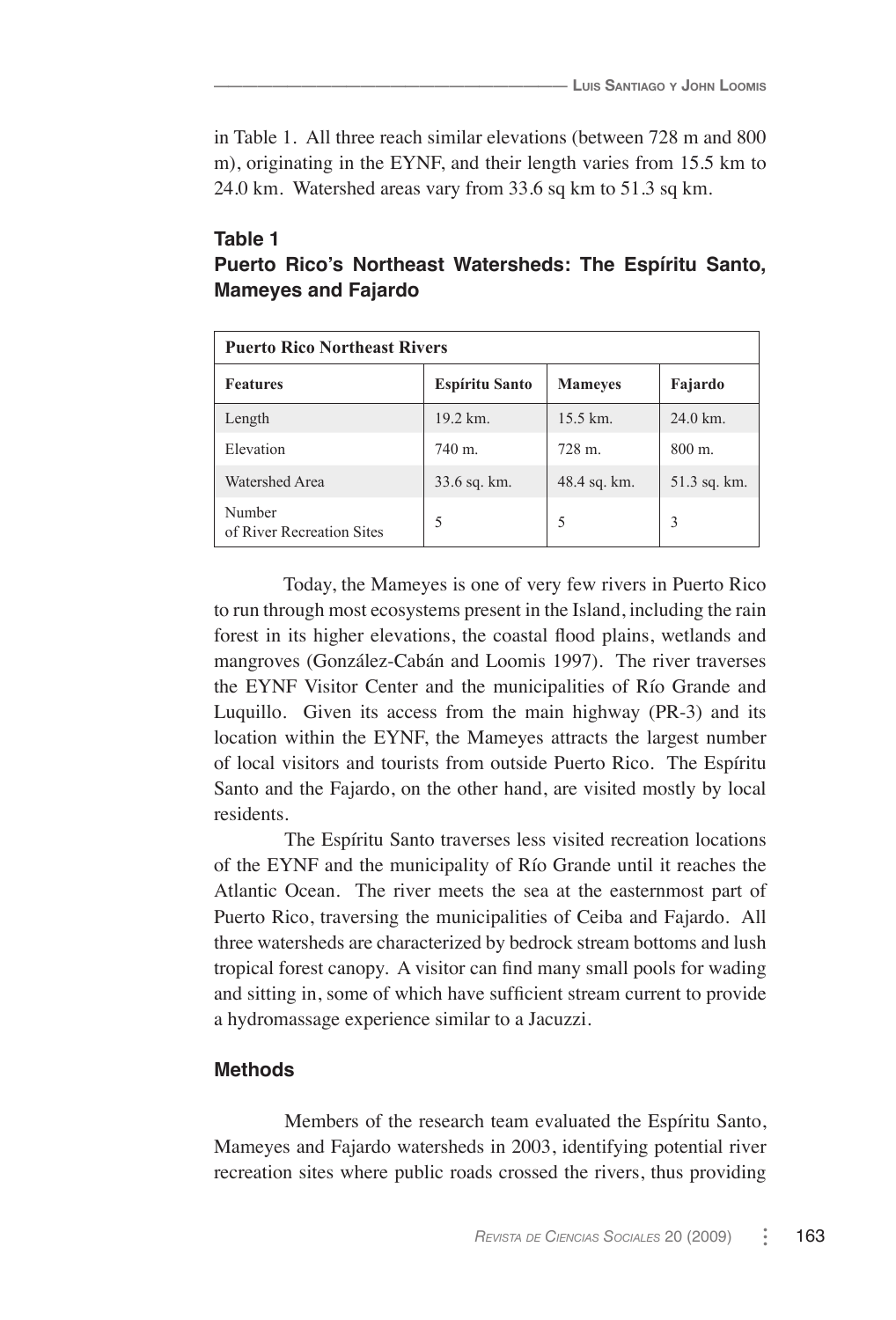visitor access. After conducting several initial visits to various watershed locations, thirty-four potential sampling sites were identified; twentysix in the Mameyes and Espíritu Santo rivers, and eight in the Fajardo River. After eliminating twenty-one river road intersections that had zero visitation because of their remote location, difficult access, or location by busy highways, thirteen river sites were identified.

\_\_\_\_\_\_\_\_\_\_\_\_\_\_\_\_\_\_\_

Prior to commencing our survey data collection effort, we conducted a pre-test during the months of July and August of 2004 to test the questionnaire in select sampling sites. A total of 205 interviews were completed in seven sites. The questionnaire and sampling methods were refined according to this initial sampling experience. Given budget constraints, very low use months were identified to focus our sampling effort. We found that few residents of Puerto Rico visit the rivers outside of the months of July and August, so it was only cost effective to sample during these two months.

Our full sampling effort was carried out during summer months of a two-year period. The first sample included visitation to the Mameyes and the Espíritu Santo rivers during the period from July 2, 2005 to August 21, 2005, and the second sample included visitation to the Fajardo river from June 28, 2006 to August 19, 2006. An adult from every visitor group was approached at the site by one of two interviewers, who were also asked to alternate between male and female respondents. Thus, our sample is close to a census of all groups of visitors at the site that day. The interviews were in-person while visitors were recreating at the river. The interviewers were trained graduate and undergraduate students who closely followed a script.

A closed–ended or dichotomous choice format WTP question was used. Respondents were asked whether or not they would pay a particular additional trip cost to the recreation location. The following question was presented in the survey to estimate Willingness to Pay:

As you know the price of gasoline often goes up. Taking into consideration that there are other rivers as well as beaches nearby where you could go visit, if the cost of this visit to this river was \$\_\_\_\_ more than what you have already spent, would you still have come today? \_\_\_ Yes\_\_\_ No

The bid amount presented to respondents began at \$5, and increased by increments of \$5 up to \$160, for a total of thirty-two bid amounts. Given a response of 919 questionnaires, there were a total of 28 respondents who evaluated each bid amount.

Dichotomous choice WTP questions are more market like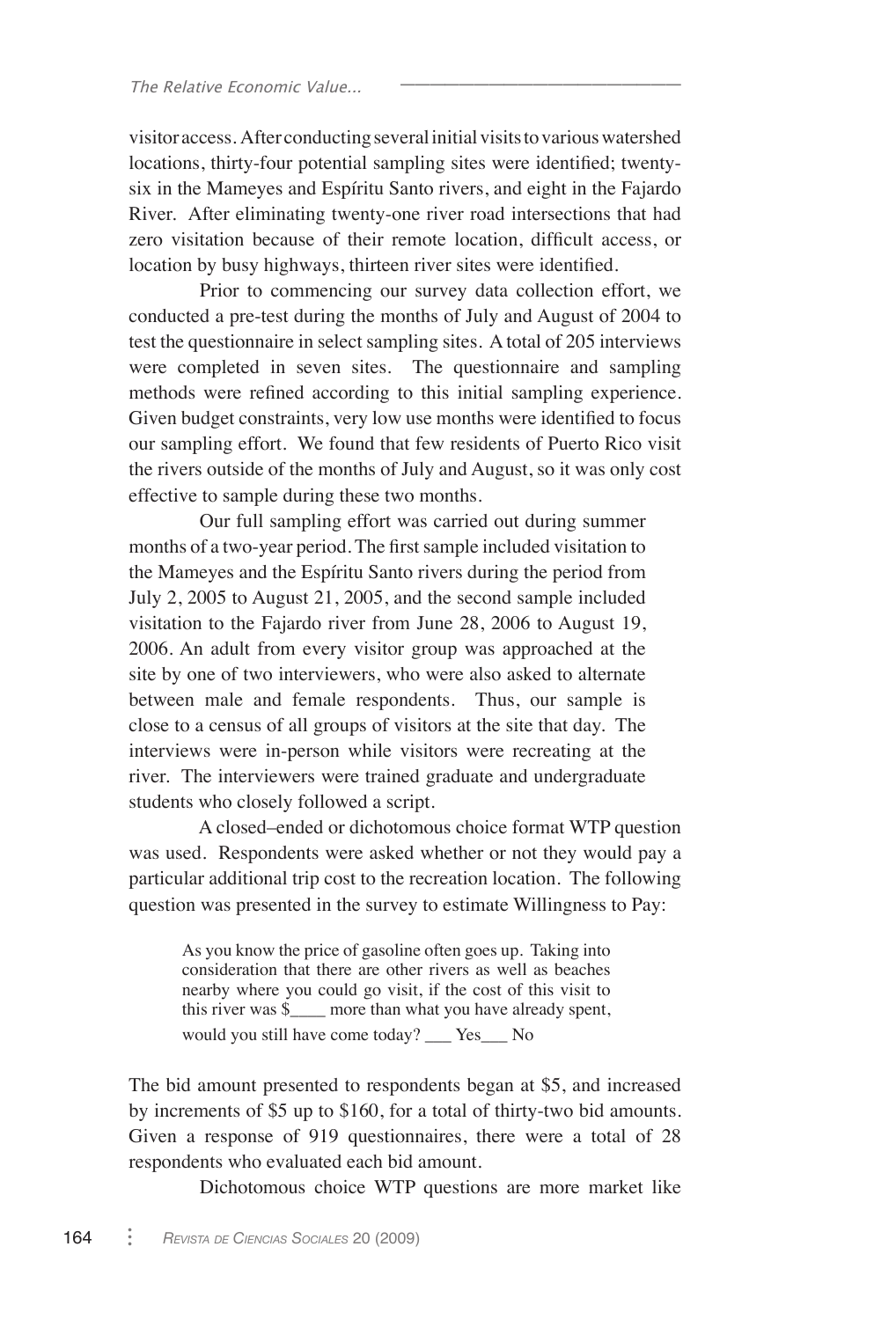than open-ended WTP questions, since in the dichotomous choice questions visitors are only asked whether they would pay a given amount or not. However, this improvement in question format comes at the cost of a more complex statistical model that makes performing formal hypothesis testing on differences in WTP more difficult. For purposes of this paper we investigate whether there are substantial or systematic differences in WTP between the social and nature-based visitors, but we do not conduct formal statistical significance testing.

One main criticism of the CVM is the hypothetical nature of questions being posed to respondents. In this study, they were not asked about hypothetical improvements; the question was designed to determine willingness to pay using a payment vehicle with which most are familiar (trip costs), to visit a site already familiar for all respondents. Information bias was also minimized since respondents did not have to value attributes for which they had little or no experience. There is a possibility that some bias may result from a hypothetical payment, not the commodity. Further, the question reminded visitors of substitute recreation sites.

Another common concern is the non-response bias, because individuals who do not respond have different values than individuals who do respond. While refusals to be interviewed were not tracked, (a limitation of the study), discussion with interviewers indicate there were less than twenty refusals. Given the 919 completed interviews, the refusal rate was less than 1%, and hence the survey response rate is 99%. Interviewers were identified as university students working on a research project, and local respondents have historically shown a willingness to support university-related activities.

Our focus in this paper is in determining whether visitors attracted to the river recreation sites for mainly natural reasons would pay more than visitors who came to the sites for primarily social reasons. Visitors were asked to identify the activities they engaged in while visiting the river sites. The activities under the category "natural", because the river and its natural attributes are considered essential to carry them out, were enjoying nature, fishing, kayaking and swimming or wading in the water. Social activities, in contrast, do not necessarily have to be carried out at the river sites. This category included picnicking, sun bathing, listening to music, visiting with family and friends, relaxing and spiritual renewal. Visitors who indicated engaging in more natural than social activities while visiting the site were grouped in the nature category, while those who named more social than natural activities were grouped in the social category.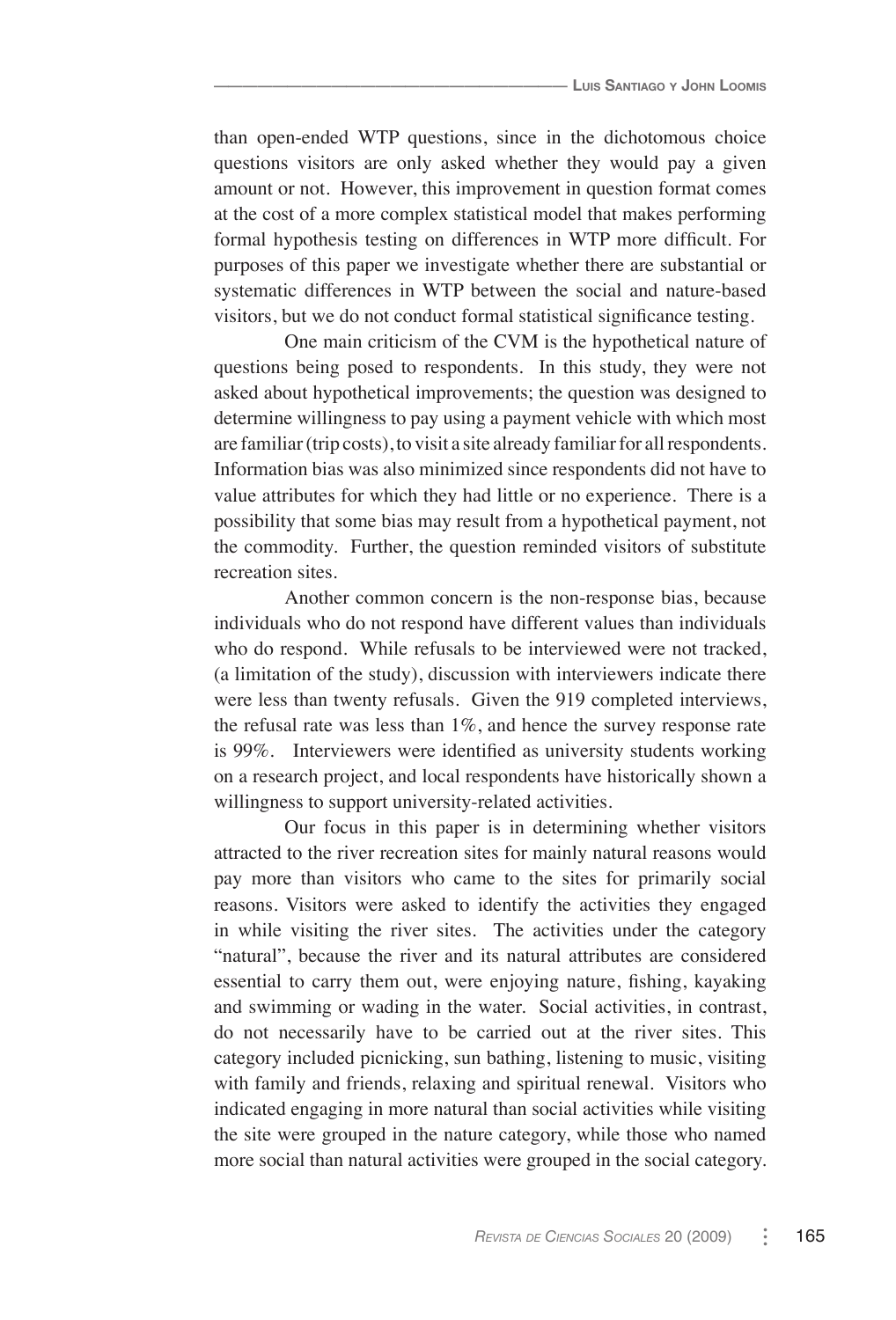While this classification is somewhat subjective, it will be sufficient to illustrate our approach to evaluate whether these two groups have different economic values of recreation and the values of trails. Of course there could be differences between residents and tourists with respect to the natural versus social visitors. However, it is not clear what the prior would be regarding whether tourists or residents would be more social or not. This is an interesting issue that warrants future study but is not the focus of this paper.

\_\_\_\_\_\_\_\_\_\_\_\_\_\_\_\_\_\_\_

#### **Results**

#### *General Visitor Use Patterns*

Seasonal estimates of the number of visitors for all three rivers in the study area indicated higher usage on weekdays than on either weekends or holidays (see Table 2). A season was defined as the four summer months of May through August, determined according to our previous experience in the study area. For the summer season of 2005 a total of 12,727 visitors were estimated for the Mameyes River; this is more than double the number observed for the Espíritu Santo. It is important to mention that the most used recreation sites in the EYNF are found in the Mameyes watershed, and attract local visitors as well as tourists from outside Puerto Rico. The Espíritu Santo and the Fajardo, on the other hand, are visited mostly by local residents.

Examining river visitation estimates by percentage distribution, both the Espíritu Santo and the Mameyes exhibit similar patterns by day of the week. More than 50% of seasonal visitation occurs on weekdays, followed by holidays and weekends. The Fajardo shows a lower percentage of holiday visitation, and a nearly even distribution among weekends and weekdays. One should note that even though the majority of seasonal visitation at the Mameyes and Espíritu Santo occurred during weekdays, a majority of the daily visitation at all three rivers is observed during holidays. There are 80 weekdays, 20 weekend days and 6 holidays during the established four-month season; seasonal figures are divided by number and type of days in the season to obtain daily estimates.

#### **Table 2**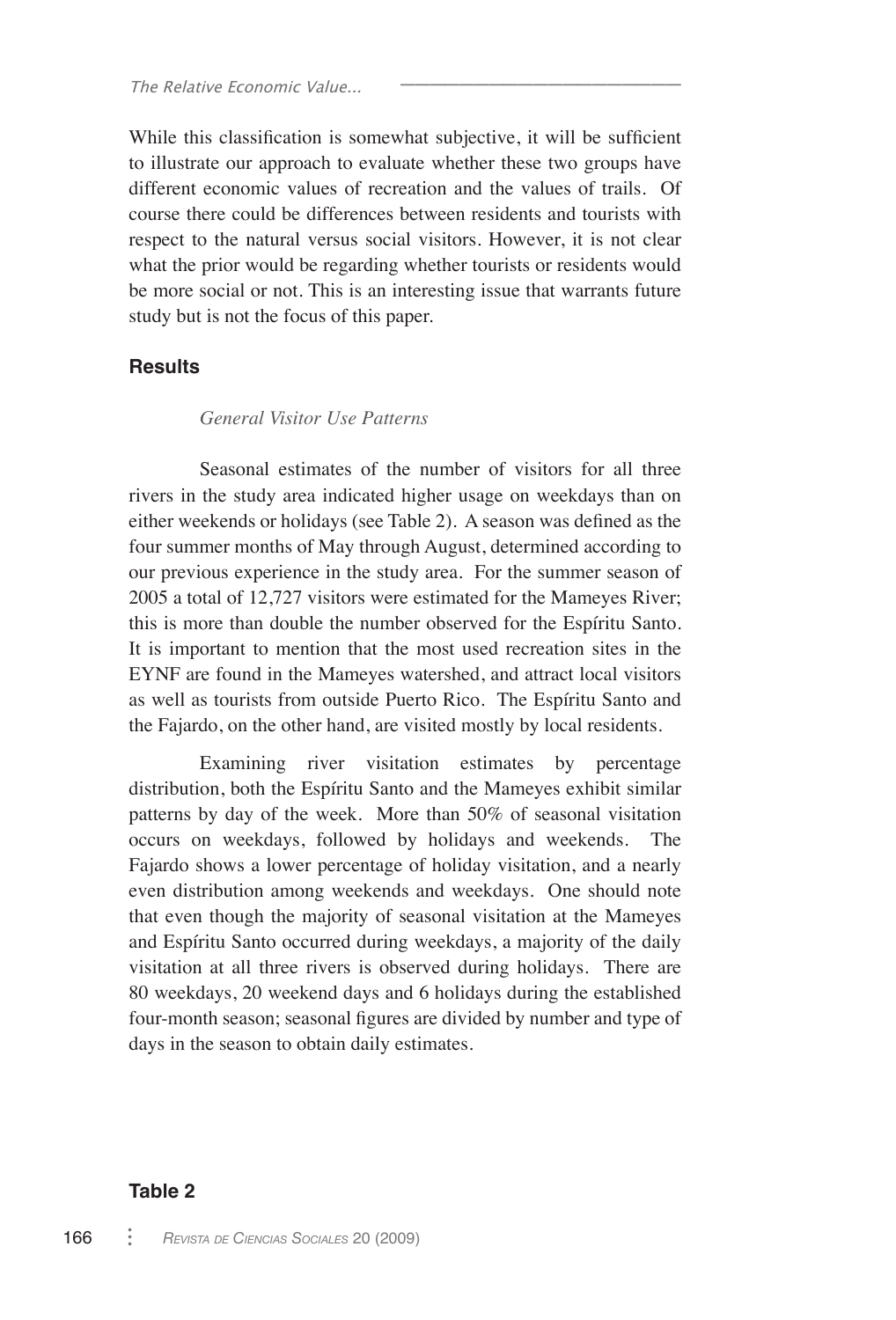| Number of Visitors (%) Recreating at River Sites |                       |                             |                   |  |  |
|--------------------------------------------------|-----------------------|-----------------------------|-------------------|--|--|
| Day<br>of the Week                               | <b>Espíritu Santo</b> | <b>Mameyes</b>              | Fajardo           |  |  |
| Weekdays                                         | 2,981(56%)            | $6,618$ $(52\%)$            | 3,951 $(41\%)$    |  |  |
| Weekends                                         | 692<br>(13%)          | 2,291 (18%)                 | 4,154(43%)        |  |  |
| Holidays                                         | $1,651(31\%)$         | $3,818$ (30%) $1,515$ (16%) |                   |  |  |
| Total                                            | 5,324 (100%)          | $12,727(100\%)$             | $9,620$ $(100\%)$ |  |  |

#### **Estimate of Seasonal Number of Visitors by Watershed**

 $\overline{\phantom{a}}$  , where  $\overline{\phantom{a}}$ 

#### *Visitor Recreation Activities*

One way to determine if visitor use is nature-based or socialbased would be to observe whether the visitor was in-river and out-ofriver. However this would not account for the visitor's motivation to visit these rivers. Thus we conducted in-person interviews to provide more detailed information on recreationists' primary activities for visiting the river. Respondents were asked to mention all activities they were planning to engage in while visiting the river. A majority of visitors mentioned three activities: visiting with family and friends (79%), enjoying nature (63%), and swimming or wading in the river (59%). Other significant activities mentioned by visitors include picnicking, eating, and drinking (40%), relaxing (39%), and sun bathing (19%). Finally, those activities least mentioned by visitors include spiritual renewal and therapy  $(11\%)$ , listening to music  $(5\%)$ , fishing and shrimping (2%), and kayaking, canoeing, belly boarding and rafting (0.4%). It is important to point out that fishing and shrimping are prohibited within EYNF boundaries and thus constitutes a source of sampling bias. As can be observed, a substantial number of visitors engage in social activities such as visiting family and friends, picnicking, and relaxing. Also, many visitors came to enjoy nature or recreate directly in the river. Table 3 presents the distribution of each type of visitor. Models were run separately for each of the two visitor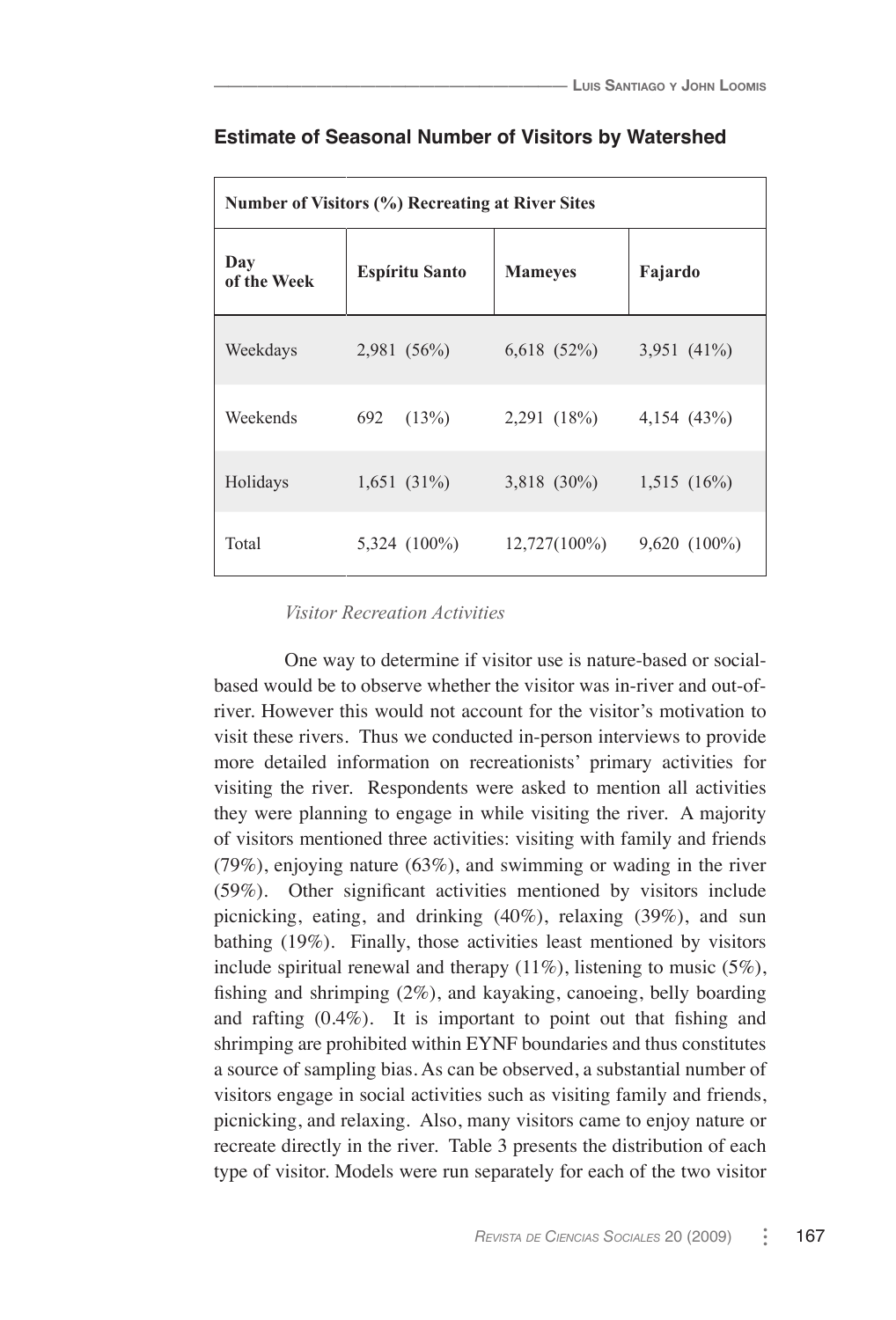categories, and WTP was then estimated for both groups of visitors according to logit econometric estimation results.

\_\_\_\_\_\_\_\_\_\_\_\_\_\_\_\_\_\_\_

| <b>Number of Visitors</b> |              |               |                     |  |  |
|---------------------------|--------------|---------------|---------------------|--|--|
| <b>River</b>              | <b>Total</b> | <b>Social</b> | <b>Nature-Based</b> |  |  |
| Mameyes                   | 422          | 319           | 103                 |  |  |
| Espíritu Santo            | 124          | 102           | 22                  |  |  |
| Fajardo                   | 373          | 356           | 17                  |  |  |
| Total                     | 919          | 777           | 142                 |  |  |

# **Table 3 Estimate of the Number of Social and Nature-based Visitors**

## **Model Estimation Results**

As seen in Table 3, a total of 142 visitors in the sample indicated being engaged in more natural versus social activities while visiting the river recreation sites. Model estimation results for these visitors indicated that they place a positive value on the presence of formal trails (Table 4). The bid amount is negative and significant at the 1% level. The negative sign and significance implies that there is internal validity, in that the higher the dollar amount the visitor was asked to pay, the lower the probability they would pay. The presence of formal trails was positive and significant at the 5% level, indicating that visitors do value positively this attribute at the river recreation sites. The control variables, gender and education level, turned out not to be significant. The McFadden  $\mathbb{R}^2$  was 23%, and the Likelihood Ratio statistic was significant at the 1% level, showing the model has a satisfactory goodness of fit.

## **Table 4**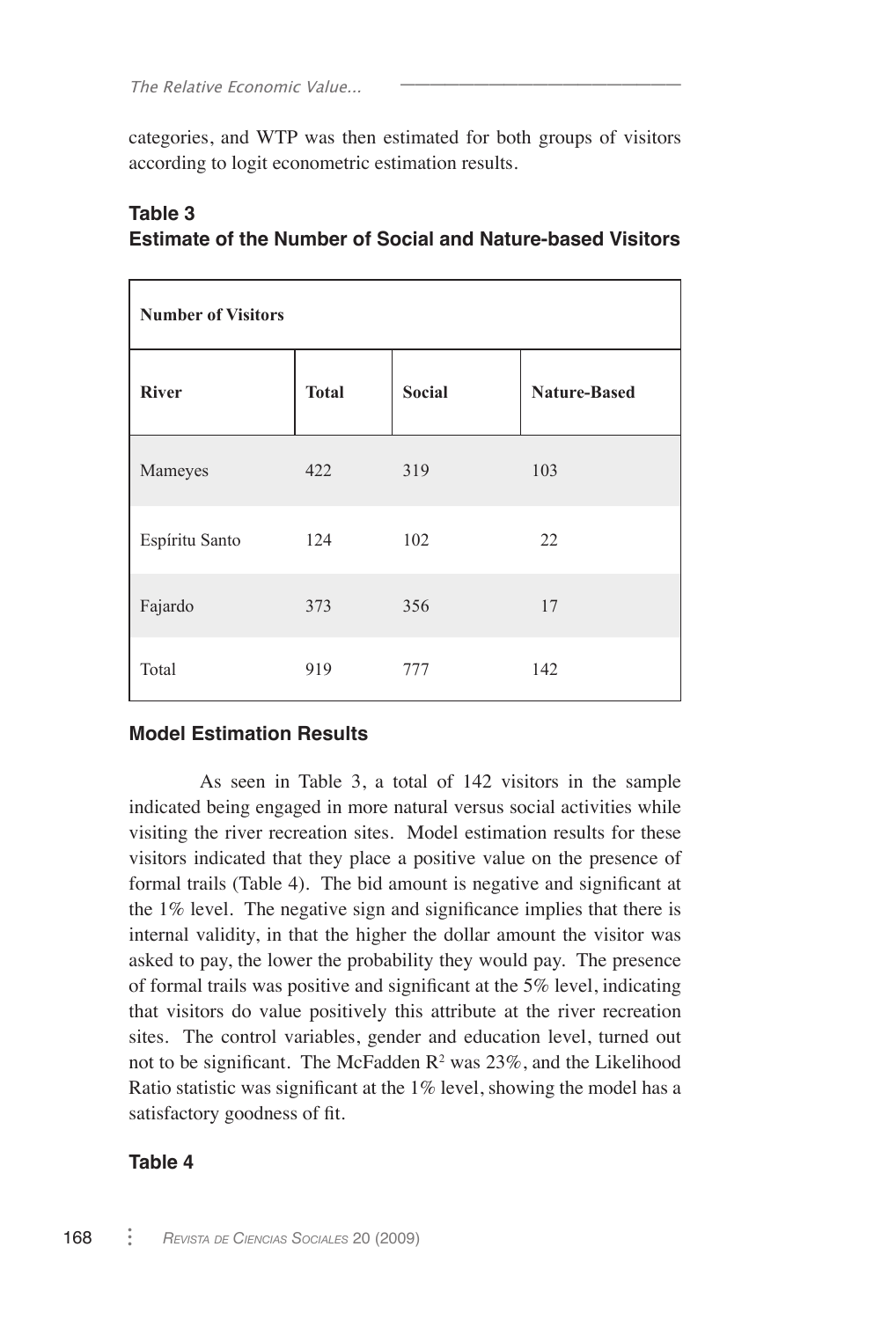|                                    | Coefficient | <b>Std. Error</b>       | z-Statistic | Prob.       |
|------------------------------------|-------------|-------------------------|-------------|-------------|
| Constant                           | 1.314183    | 1.199097                | 1.095977    | 0.2731      |
| <b>BID AMOUNT</b>                  | $-0.014977$ | 0.005493                | $-2.726598$ | 0.0064      |
| WATERFALLS YN*BID<br><b>AMOUNT</b> | $-0.011257$ | 0.007186                | $-1.566437$ | 0.1172      |
| FORMAL TRAILS YN                   | 1.406942    | 0.644272                | 2.183771    | 0.0290      |
| <b>GENDER</b>                      | 0.563248    | 0.512988                | 1.097975    | 0.2722      |
| EDUC LEVEL                         | 0.005631    | 0.077825                | 0.072358    | 0.9423      |
|                                    |             |                         |             |             |
| McFadden R-squared                 | 0.228974    | Mean dependent variable |             | 0.744526    |
| LR statistic                       | 35.65255    | Average log likelihood  |             | $-0.438151$ |
| Prob (LR statistic)                | 0.000001    |                         |             |             |
|                                    |             |                         |             |             |
| Obs with $Dep = 0$                 | 35          |                         |             |             |
| Obs with $Dep = 1$                 | 102         |                         |             |             |
|                                    |             |                         |             |             |

| Dependent Variable: Yes Would Pay = 1 |  |  |  |  |  |
|---------------------------------------|--|--|--|--|--|
|---------------------------------------|--|--|--|--|--|

WTP for visitors who mentioned being engaged in more natural than social activities was estimated for a baseline scenario (Equation 8), where independent variables assume their mean value, and two additional scenarios: one where we assume no foot trails at the site (Equation 9), and another where there are foot trails (Equation 10).

| WTP NATURAL BASELINE = LN $((1+EXP(\beta_0 + \beta_3 * FT + \beta_4 * MEAN$<br>GEN+ $\beta$ <sub>s</sub> *MEANEDUC))/((- $\beta$ <sub>1</sub> )) | (8) |
|--------------------------------------------------------------------------------------------------------------------------------------------------|-----|
| WTP <sub>NATURAL</sub> (TRAILS=0)=LN( $(1+EXP(\beta_0+\beta_3*(TRAILS=0))$<br>$+\beta_{4}^*MEAN GEN+\beta_{5}^*MEAN EDUC)/ \beta_{1} $           | (9) |
| WTP <sub>NATURAL</sub> (TRAILS=1) = LN ( $(1+EXP(\beta_0+\beta_3)^*$ (TRAILS                                                                     |     |

The baseline mean WTP for the users in mainly nature-related

 $= 1)+β<sub>4</sub> * MEAN GEN + β<sub>5</sub> * MEAN EDUC)$ /| β<sub>1</sub>

 $(10)$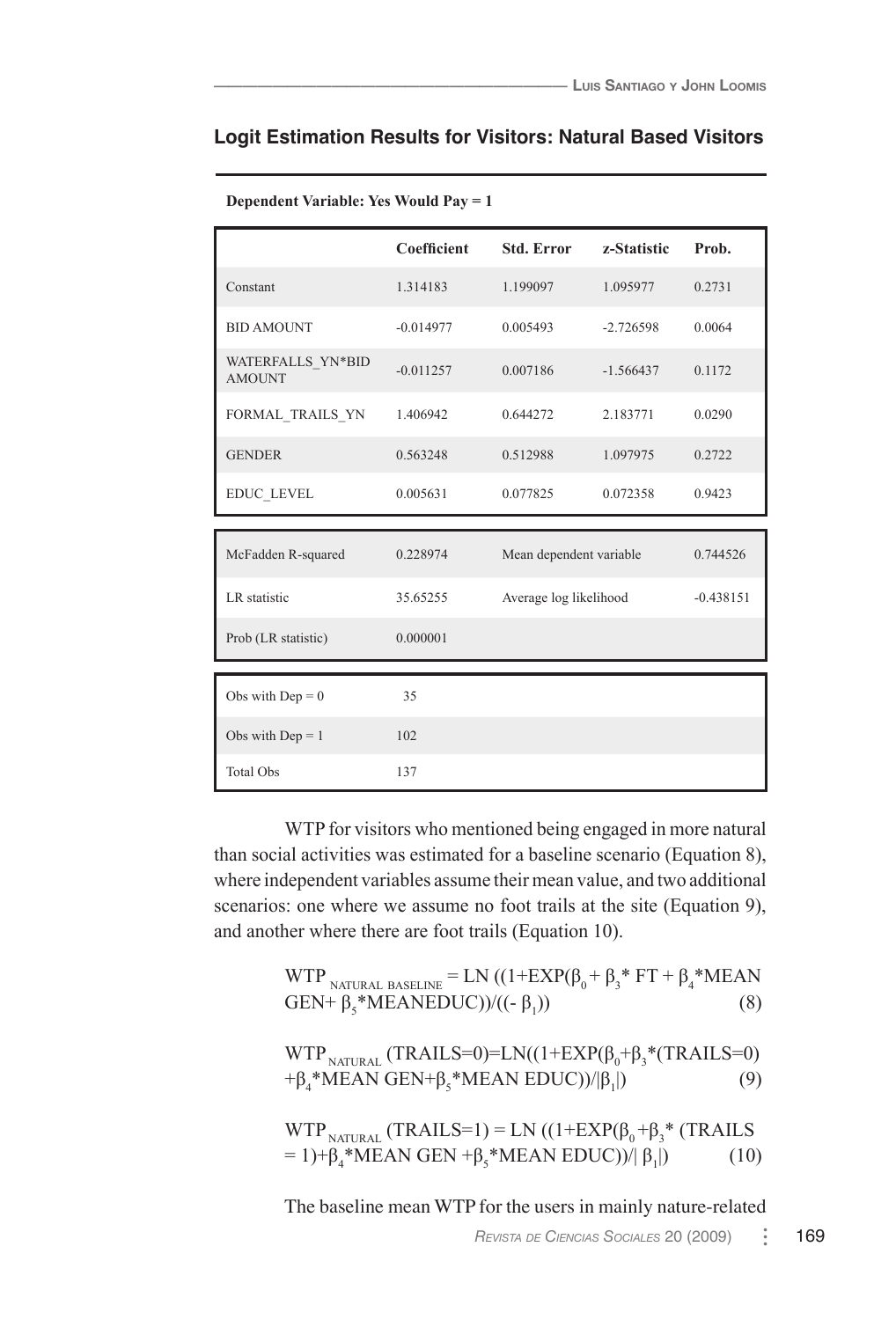activities was estimated at \$174.29, while the median was \$169.16. When the value attributed to foot trails was included, mean WTP increased to \$214.22, and median WTP to \$211.46. The final scenario, where formal foot trails were not included, indicated a mean WTP of \$128.12, and a median WTP of \$117.52. Users who mentioned more natural than social activities are willing to pay \$86.10 for the presence of formal foot trails.

\_\_\_\_\_\_\_\_\_\_\_\_\_\_\_\_\_\_\_

# **Table 5 Logit Estimation Results for Visitors: Social Visitors**

| Dependent Variable: Yes Would Pay = 1 |             |                        |             |             |  |  |
|---------------------------------------|-------------|------------------------|-------------|-------------|--|--|
|                                       | Coefficient | <b>Std. Error</b>      | z-Statistic | Prob.       |  |  |
| Constant                              | 1.932876    | 0.420302               | 4.598778    | 0.0000      |  |  |
| <b>BID AMOUNT</b>                     | $-0.015967$ | 0.001562               | $-10.22355$ | 0.0000      |  |  |
| WATERFALLS YN*BID<br><b>AMOUNT</b>    | 0.002144    | 0.002105               | 1.018214    | 0.3086      |  |  |
| FORMAL TRAILS YN                      | 0.395531    | 0.218432               | 1.810777    | 0.0702      |  |  |
| <b>GENDER</b>                         | 0.387315    | 0.169569               | 2.284115    | 0.0224      |  |  |
| <b>EDUC LEVEL</b>                     | $-0.045437$ | 0.028327               | $-1.604050$ | 0.1087      |  |  |
|                                       |             |                        |             |             |  |  |
| McFadden R-squared                    | 0.140448    | Mean dependent var     |             | 0.627297    |  |  |
| LR statistic                          | 141.3497    | Average log likelihood |             | $-0.567630$ |  |  |
| Prob (LR statistic)                   | 0.000000    |                        |             |             |  |  |
|                                       |             |                        |             |             |  |  |
| Obs with $Dep = 0$                    | 284         |                        |             |             |  |  |
| Obs with $Dep = 1$                    | 478         |                        |             |             |  |  |
| Total obs                             | 762         |                        |             |             |  |  |

The second model included a total of 777 visitors in the sample who indicated being engaged in more social than natural activities while visiting the river recreation sites. Model estimation results indicated significance in four of six criteria (Table 5). The bid amount is negative and significant at the 1% level. The negative sign and significance once again implies the internal validity of the model, in that the higher the dollar amount the visitor was asked to pay, the lower the probability they would pay. The presence of formal trails was positive and significant at the 10% level, indicating that visitors do value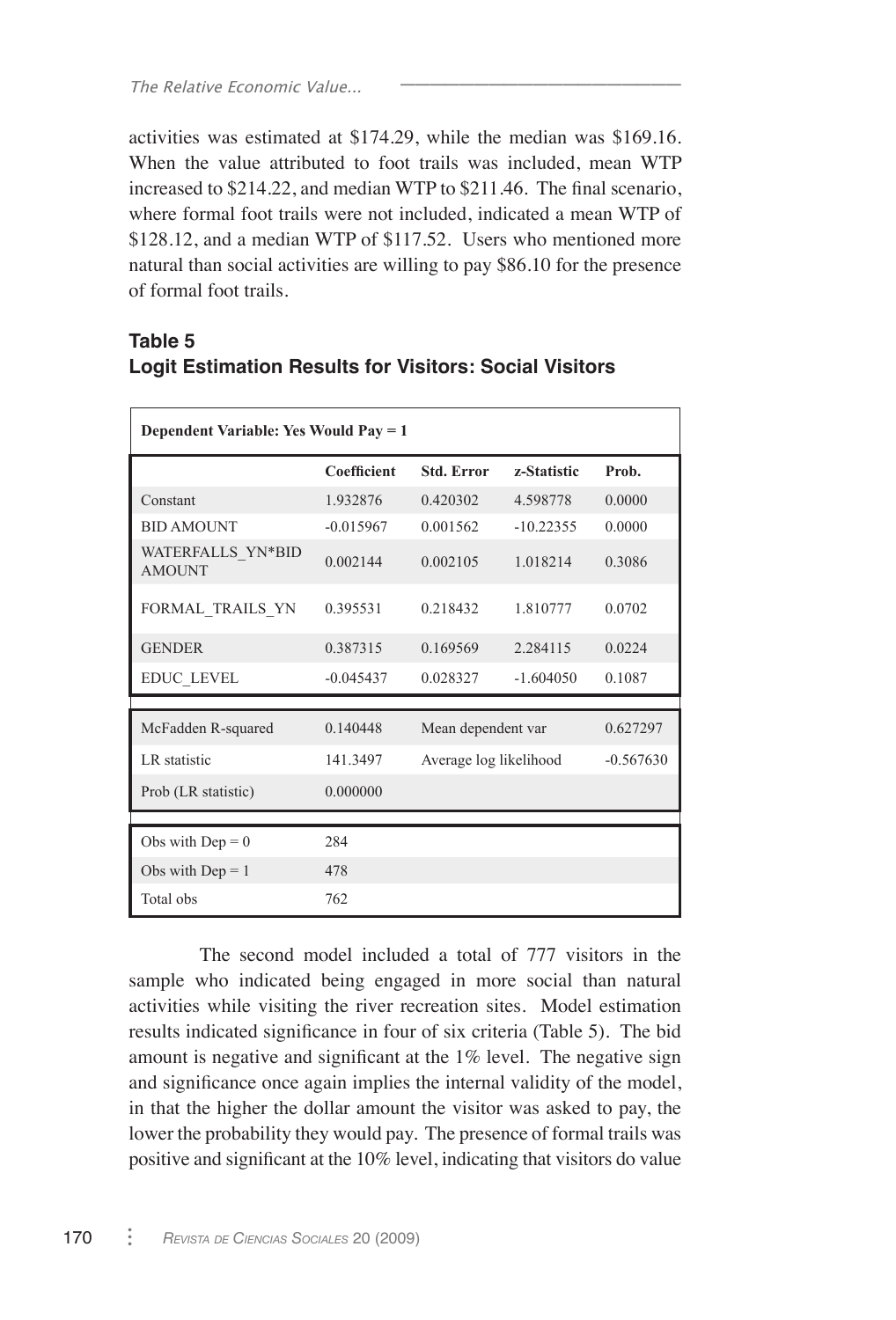positively this attribute at the river recreation sites, but not as highly as visitors engaged in more nature-related activities. The control variable gender was positive and significant at the 5% level, while the education level was not significant. Even though the McFadden  $\mathbb{R}^2$  was lower than the value observed for the model including users engaged in more nature-related activities, the Likelihood Ratio statistic was significant at the 1% level, thus indicating an adequate goodness of fit.

As in the previous model, mean WTP for visitors who mentioned more social than natural reasons was estimated for a baseline scenario (Equation 11), where independent variables assume their mean value, and two additional scenarios, (1) we assume no foot trails at the site (Equation 12), and (2) there are foot trails (Equation 13).

$$
WTP_{\text{SOCIAL BASELINE}} = LN ((1+EXP(\beta_0 + \beta_3 * FT + \beta_4 * MEANGEN + \beta_5 * MEANEDUC))/((-\beta_1))
$$
 (11)

WTP <sub>SOCIAL</sub> (TRAILS=0)=LN ((1+EXP(β<sub>0</sub>+β<sub>3</sub>\*(TRAILS=0) +β<sub>4</sub>\*MEANGEN+β<sub>5</sub>\*MEAN EDUC))/|β<sub>1</sub>  $(12)$ 

$$
WTP_{\text{SOLAL}}(\text{TRAILS=1})=LN((1+EXP(\beta_0+\beta_3)^*(\text{TRAILS}=1)+\beta_4^*\text{MEAN} \text{ GEN}+\beta_5^*\text{MEAN} \text{ EDUC}))/|\beta_1|)
$$
(13)

A comparison of mean WTP of the two types of visitors and the marginal value of trails to each of the groups, as well as the percentage difference in WTP values indicated that overall median WTP was higher for nature-based visitors (Table 6).

### **Table 6**

# **Comparison of Per Trip WTP Values and Value of Trails for Social and Nature Visitors**

| <b>Dominant Activity</b>                                         | <b>Trips to Sites</b><br>with Trails | <b>Trips to</b><br><b>Sites without</b><br><b>Trails</b> | <b>Marginal</b><br>Value of<br><b>Trails</b> |
|------------------------------------------------------------------|--------------------------------------|----------------------------------------------------------|----------------------------------------------|
| Nature-based Visitors                                            | \$214.22                             | \$128.12                                                 | \$86                                         |
| Social-based Visitors                                            | \$128.22                             | \$107.25                                                 | \$21                                         |
| Percent Difference<br>hetween Nature & Social<br><b>Visitors</b> | 67%                                  | 19%                                                      | 310%                                         |

As shown in Table 6, mean WTP of nature-based visitors to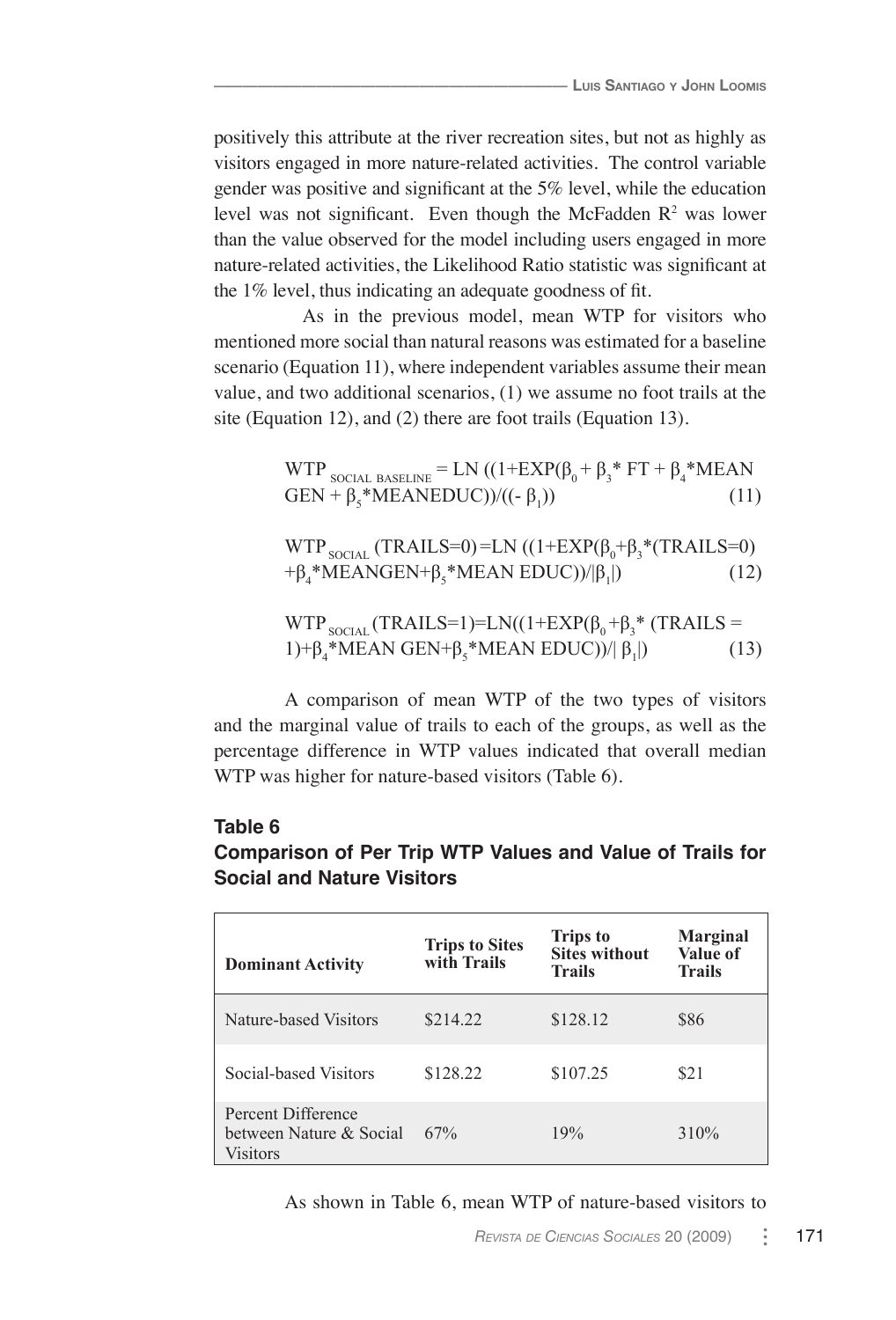sites with formal foot trails is \$214.22 (with a median WTP \$211.46), while mean WTP is \$128.12 (a median WTP \$117.52) for sites without formal trails. For nature-based visitors, the presence of formal foot trails added \$86.00 to a trip.

\_\_\_\_\_\_\_\_\_\_\_\_\_\_\_\_\_\_\_

The value per trip for social-based visitors at sites with formal foot trails has a mean WTP of \$128.22 (median WTP is \$119.57), and to sites without formal foot trails the mean WTP decreased to \$107.25 (the median WTP is \$94.79). Trails added just \$21.00 to the value of a trip. The large percentage difference in mean WTP between naturebased visitors and social-based visitors appears to suggest that there is some systematic difference in WTP for nature and social-based visitors, especially at sites with trails.

When we compared the corresponding values per trip to users who mentioned more nature-based activities at sites with trails (\$214.00) to those who mentioned more social activities at sites with trails (\$128.00) there was a substantial 67% difference in values per trip. The difference in values per trip to sites without formal trails is less, (\$128.00 for nature-based visitors versus \$107.00 for social visitors) or a 19% difference. While both groups valued trails, the incremental gain in WTP for trails among nature-based visitors was much larger than for social visitors. Mean WTP of visitors engaged in more social than nature-related recreation activities is lower than the mean WTP of those who visit the river for mainly nature-related activities. We believe this is due, in part, to greater availability of substitute areas for social activities than for nature-based activities.

#### **Conclusions and Policy Implications**

The EYNF is under the jurisdiction of the US Forest Service, and 8 of the 13 sampled sites are found within this forest. The remaining 5 sites are under the jurisdiction of both the Puerto Rico Department of Natural and Environmental Resources and the municipalities of Río Grande, Luquillo, Ceiba and Fajardo. The valuation estimates in this study can help inform public policy at these Federal, Commonwealth and Municipal government agencies and departments. Facilities and site improvements, and the budget increases necessary to carry them out, may need to be justified with estimates of their potential value to visitors.

Site and built attribute valuations by type of recreation activity may assist government officials in planning for built features at recreation sites, as well as maintaining existing facilities. The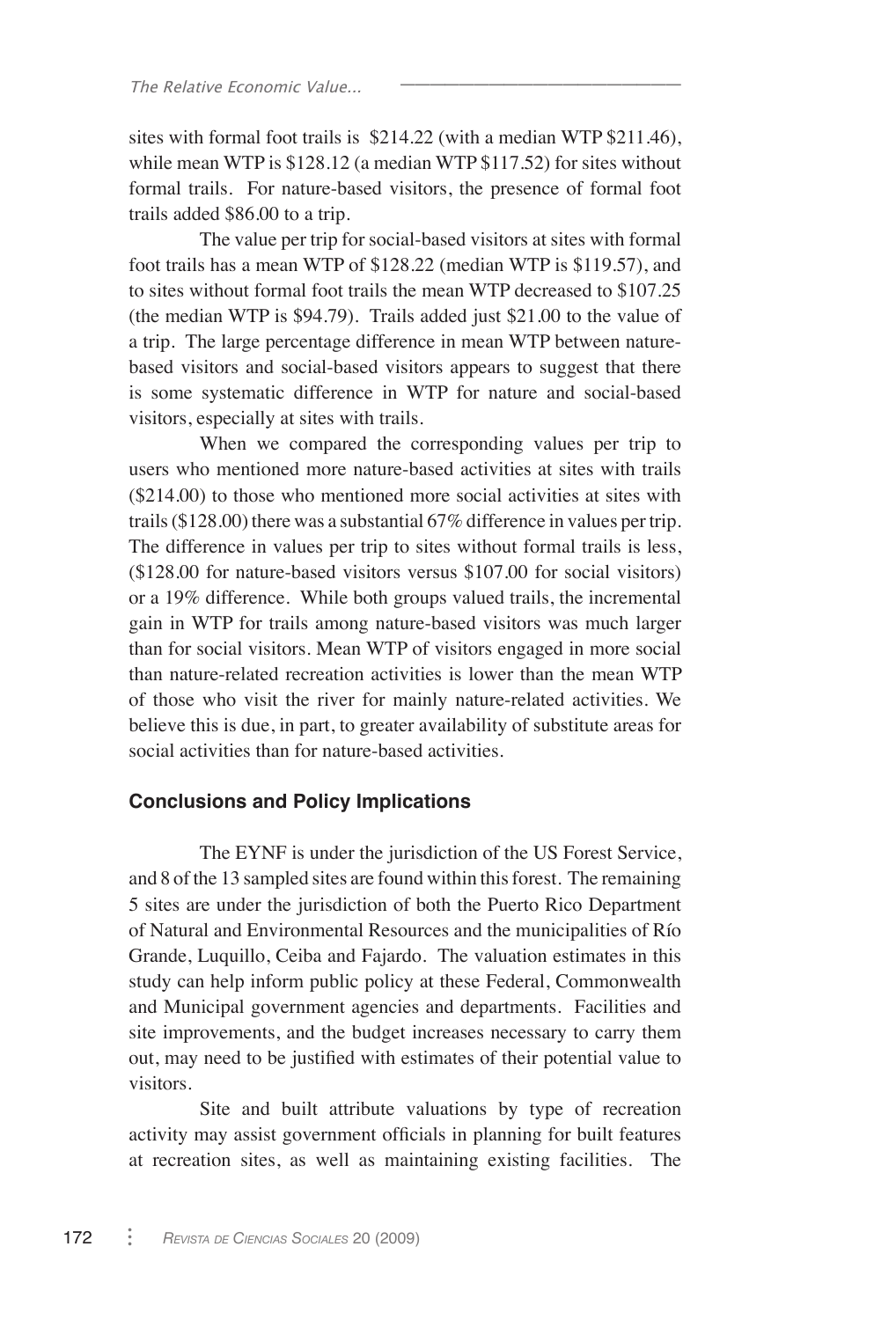estimated economic values among the 2 different profiles of visitor activities presented in this study also may be useful in informing the USDA Forest Service, the Puerto Rico Department of Natural and Environmental Resources and municipal government officials about the economic benefits of adding facilities for social recreation such as picnic tables, trash cans, etc., and formal trails for nature-based visitors. Only 3 of the 13 sites where we conducted interviews have formal foot trails. All users, whether they engage in nature-related or social activities, place a positive value on the presence of foot trails at the river recreation sites, although the trails are worth much more to visitors interested in nature-based recreation. The valuation data may be of particular assistance in the planning, construction and maintenance of formal foot trails at the more heavily visited locations.

Using our data we can illustrate how the valuation information in this paper can be used to calculate the gain in seasonal value of recreation in this area with the addition of trails. Some 85% of visitors participate in predominantly social activities. We can multiply 85% times our estimate of seasonal visitation (27,261) to yield the number of social visitors. The added value of trails to this group is \$21.00, so this yields an added seasonal value of \$493,927 for trails at these sites. Likewise, 15% of the 27,671 visitors are nature-oriented. Their incremental value for a trail is \$86.00, yielding \$356,956.00 in added seasonal value. This gain in annual value can be compared to the annualized cost to construct and maintain trails to determine if the social benefits outweigh the costs.

In addition to the lack of trail maintenance, locations outside the EYNF boundaries generally don't have adequate parking facilities. There are generally no trash cans or picnic areas, and there may be no regular trash collection. The attribute and site valuation data gathered in this study, and the seasonal visitation estimates provided for the Mameyes, Espíritu Santo and Fajardo rivers may provide Commonwealth and municipal government officials with the necessary data to support not only the improvement of built site features, but also to obtain and assign resources for trash collection, as well as general maintenance of these sites, which are mainly used by their residents.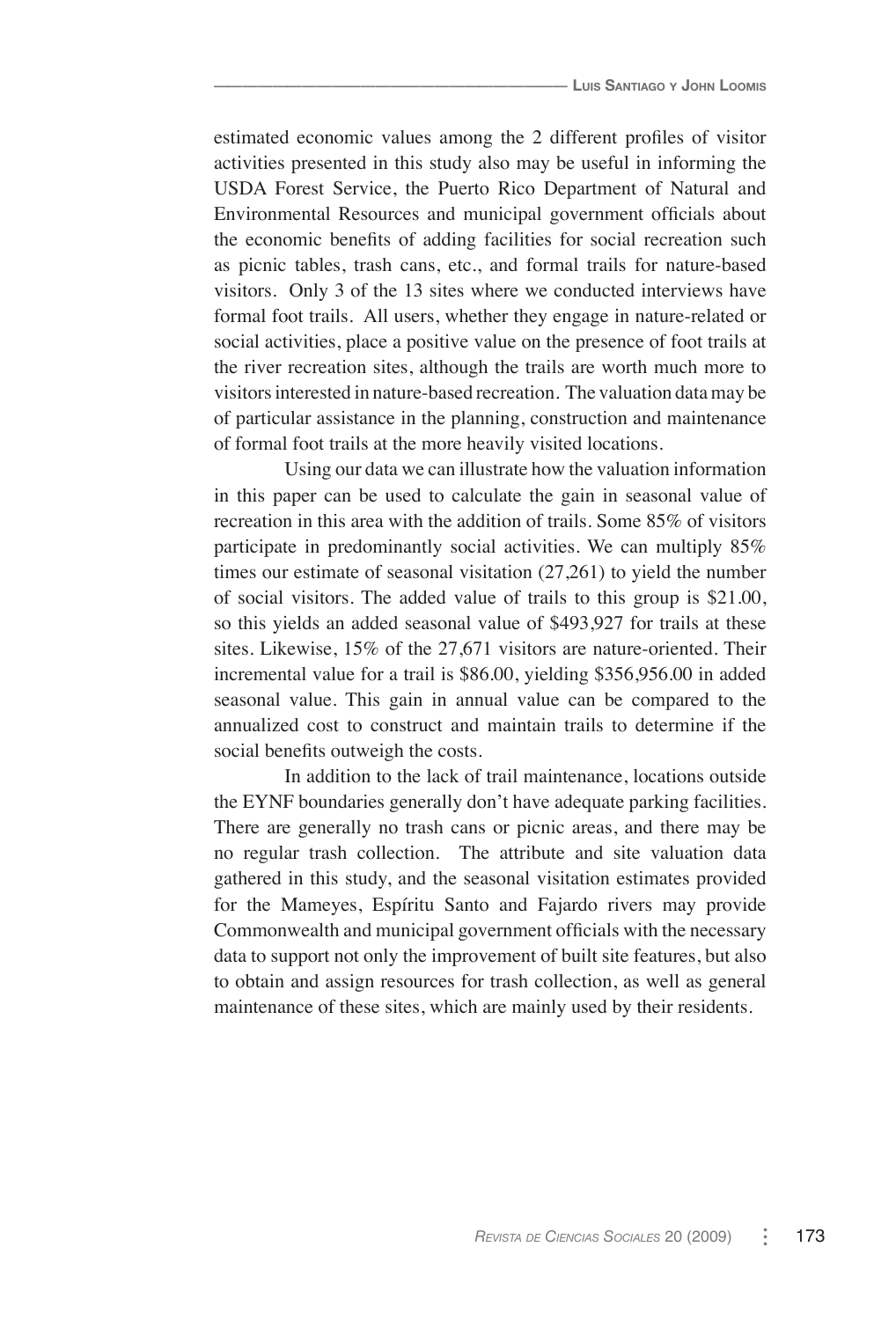# *REFERENCIAS*

Baas, J. M., A. Ewert and D. J. Chavez. (1993). Influence of ethnicity and natural environment use patterns: Managing recreation sites for ethnic and racial diversity. *Environmental Management* 17(523- 29).

\_\_\_\_\_\_\_\_\_\_\_\_\_\_\_\_\_\_\_

- Barbier, E. (2007). Valuing ecosystem services. *Economic Policy* 22 (177-229).
- Bishop, R. C. and T. A. Heberlein. (1979). Measuring values of extramarket goods: Are indirect measures biased? *American Journal of Agricultural Economics* 61(926-30).
- Champ, P., K. Boyle and T. Brown, eds. (2003). A primer on nonmarket valuation. Norwell, MA: Kluwer Academic Publishers.
- Dwyer, J. and S. Barro. (2001). Outdoor recreation behaviors and preferences of urban racial/ethnic groups. En *Proceedings of the 2000 Northeastern Recreation Research Symposium, General Tech Report* (Vol. NE276), ed. K. Gerard, [159-64] Newton Square, PA: Northeastern Research Station, USDA Forest Service.
- Floyd, M. F. (1999). Race, Ethnicity and the use of the National Park System. *Social Science Research Review* 1:1-23.
- Gamborg, C. and F. Rune (2004). Economic and ecological approaches to assessing forest value in managed forests: Ethical perspectives. *Society and Natural Resources* 17:799-815.
- González-Cabán, A. and J. B. Loomis. Economic Benefits of Maintaining Ecological Integrity of Rio Mameyes, In Puerto Rico. *Ecological Economics* 21:63-75.
- Hanemann, W. M. (1984). Welfare Evaluations in Contingent Valuation Experiments with Discrete Responses. *American Agricultural Economics Association* 66:332-41.